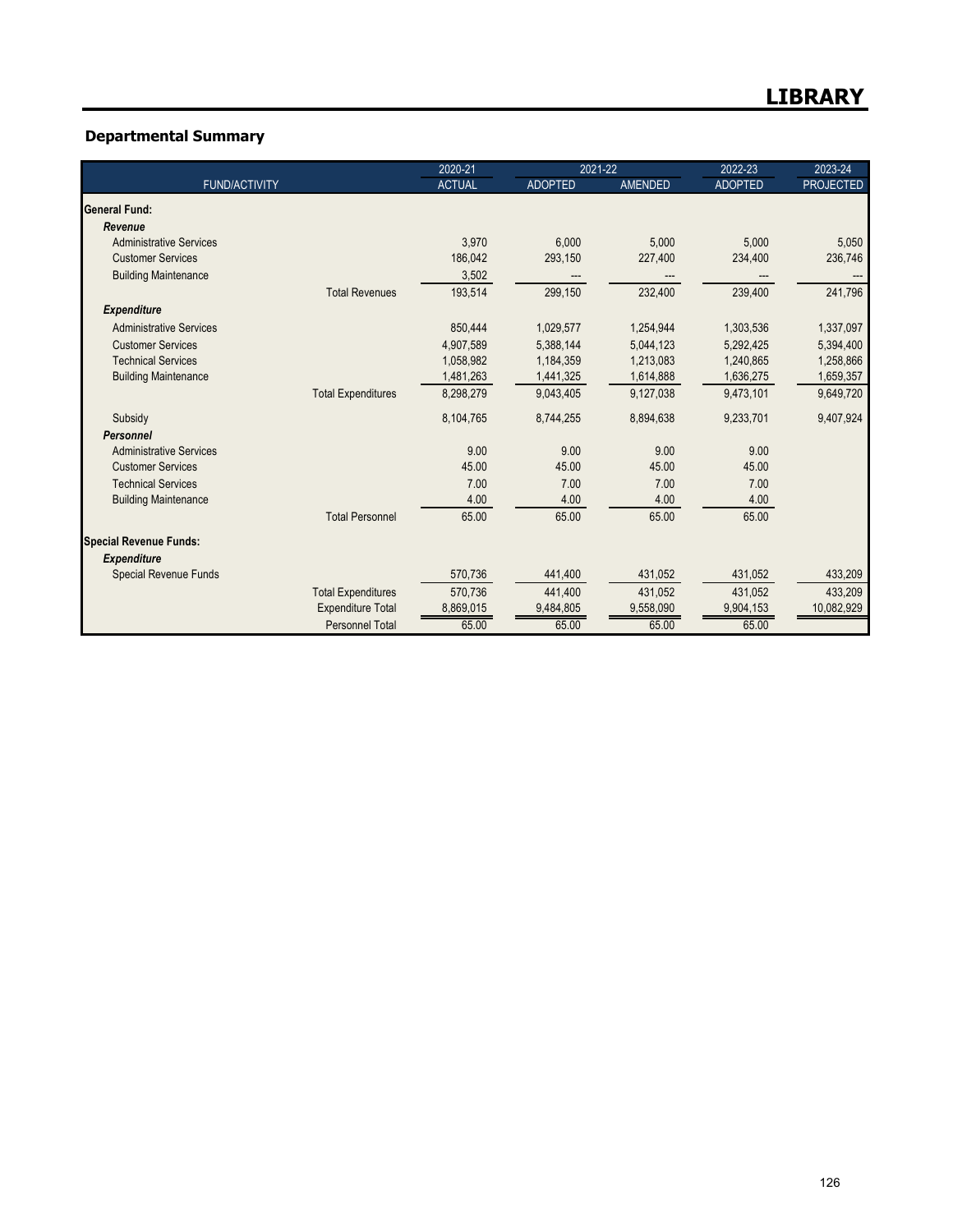## **Administrative Services G001 LB001000 General Fund**

#### *Description:*

The function of Administrative Services is to provide staff and operations which support the library in fulfilling its mission. Administrative Services includes customer service management, human resources management, marketing, outreach, inter-agency relationships, contracts management, accounting and payroll.

#### *Revenue Detail:*

|       |                     |                       | 2020-21       | 2021-22        |         | 2022-23 |
|-------|---------------------|-----------------------|---------------|----------------|---------|---------|
|       | <b>MAJOR OBJECT</b> |                       | <b>ACTUAL</b> | <b>ADOPTED</b> | AMENDED | ADOPTED |
| Other |                     |                       | 3.970         | 6.000          | 5.000   | 5.000   |
|       |                     | <b>Total Revenues</b> | 3.970         | 6.000          | 5,000   | 5,000   |

## *Expenditure Detail:*

|                             | 2020-21       | 2021-22        |           | 2022-23        |
|-----------------------------|---------------|----------------|-----------|----------------|
| <b>MAJOR OBJECT</b>         | <b>ACTUAL</b> | <b>ADOPTED</b> | AMENDED   | <b>ADOPTED</b> |
| <b>Personal Services</b>    | 757,579       | 955.077        | 1,156,044 | 1,204,636      |
| <b>Contractual Services</b> | 82.423        | 61,400         | 86,800    | 86,800         |
| Commodities                 | 10,442        | 13,100         | 12,100    | 12,100         |
| <b>Total Expenditures</b>   | 850.444       | 1.029.577      | .254.944  | ,303,536       |
|                             |               |                |           |                |
| Subsidy                     | 846.474       | 1.023.577      | 1.249.944 | .298.536       |

| PERMANENT FULL-TIME POSITIONS              | 2020-21       |                | 2021-22        |                |
|--------------------------------------------|---------------|----------------|----------------|----------------|
| <b>JOB CLASSIFICATION TITLE</b>            | <b>ACTUAL</b> | <b>ADOPTED</b> | <b>AMENDED</b> | <b>ADOPTED</b> |
| <b>Library Director</b>                    | 1.00          | 1.00           | 1.00           | 1.00           |
| Deputy Library Director                    | 1.00          | 1.00           | 1.00           | 1.00           |
| Library Office Manager                     | 1.00          | 1.00           | 1.00           | 1.00           |
| <b>Communications Specialist</b>           | 1.00          | 1.00           | 1.00           | 1.00           |
| <b>Administrative Assistant</b>            | 1.00          | 1.00           | 1.00           | 1.00           |
| <b>Digital Marketing Specialist</b>        | 1.00          | 1.00           | 1.00           | 1.00           |
| Graphic Designer - Library                 | 1.00          | 1.00           | 1.00           | 1.00           |
| <b>Senior Clerk</b>                        | 1.00          | 1.00           | 1.00           | 1.00           |
| <b>Community Engagement Supervisor</b>     | 1.00          | 1.00           | 1.00           | 1.00           |
| <b>Total Full-time Permanent Employees</b> | 9.00          | 9.00           | 9.00           | 9.00           |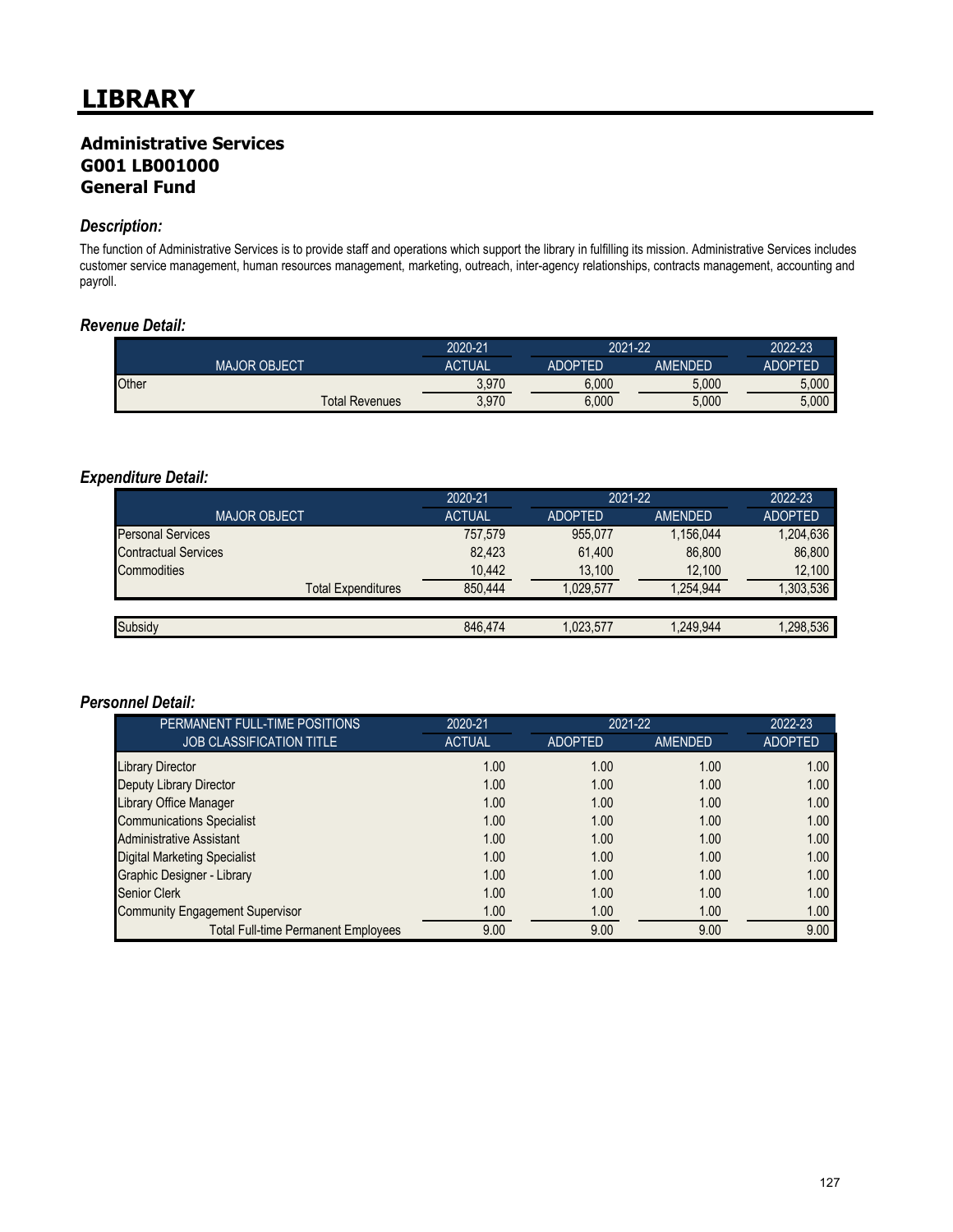## **Customer Services G001 LB170000 General Fund**

#### *Description:*

The function of Customer Services is to provide staff and operations to deliver services directly to the public. This includes library service staff who directly interact with library customers.

#### *Revenue Detail:*

|                                       | 2020-21       | $2021 - 22$    |         | 2022-23        |
|---------------------------------------|---------------|----------------|---------|----------------|
| <b>MAJOR OBJECT</b>                   | <b>ACTUAL</b> | <b>ADOPTED</b> | AMENDED | <b>ADOPTED</b> |
| <b>Fines and Forfeitures</b>          | 25.097        | 87,000         | 47,000  | 47,000         |
| <b>Charges for Services/User Fees</b> | 121.412       | 115.900        | 115,800 | 115,800        |
| Use of Money and Property             | 21.037        | 46.000         | 24.500  | 31.500         |
| Other                                 | 18.496        | 44.250         | 40.100  | 40.100         |
| Total Revenues                        | 186.042       | 293,150        | 227,400 | 234.400        |

## *Expenditure Detail:*

|                             | 2020-21       | 2021-22        |           | 2022-23        |
|-----------------------------|---------------|----------------|-----------|----------------|
| <b>MAJOR OBJECT</b>         | <b>ACTUAL</b> | <b>ADOPTED</b> | AMENDED   | <b>ADOPTED</b> |
| <b>Personal Services</b>    | 4,797,514     | 5,266,144      | 4,970,398 | 5,248,700      |
| <b>Contractual Services</b> | 26,671        | 53,000         | 35,000    | 35,000         |
| Other Services and Charges  | 14.449        | ---            | 30,000    |                |
| <b>Commodities</b>          | 68,956        | 69,000         | 8,725     | 8.725          |
| <b>Total Expenditures</b>   | 4,907,589     | 5,388,144      | 5.044.123 | 5,292,425      |
|                             |               |                |           |                |
| Subsidy                     | 4,721,547     | 5,094,994      | 4,816,723 | 5,058,025      |

| PERMANENT FULL-TIME POSITIONS              | 2020-21       |                | 2021-22        |                |
|--------------------------------------------|---------------|----------------|----------------|----------------|
| <b>JOB CLASSIFICATION TITLE</b>            | <b>ACTUAL</b> | <b>ADOPTED</b> | <b>AMENDED</b> | <b>ADOPTED</b> |
| <b>Supervising Librarian</b>               | 2.00          | 2.00           | 2.00           | 2.00           |
| Senior Librarian                           | 6.00          | 6.00           | 6.00           | 6.00           |
| Librarian                                  | 22.00         | 22.00          | 21.00          | 21.00          |
| Marketing and Communications Supervisor    | 1.00          | 1.00           | 1.00           | 1.00           |
| <b>Library Assistant</b>                   | 2.00          | 2.00           | 3.00           | 3.00           |
| Senior Clerk Typist - Library              | 2.00          | 2.00           | 2.00           | 2.00           |
| Clerk - Library                            | 10.00         | 10.00          | 10.00          | 10.00          |
| <b>Total Full-time Permanent Employees</b> | 45.00         | 45.00          | 45.00          | 45.00          |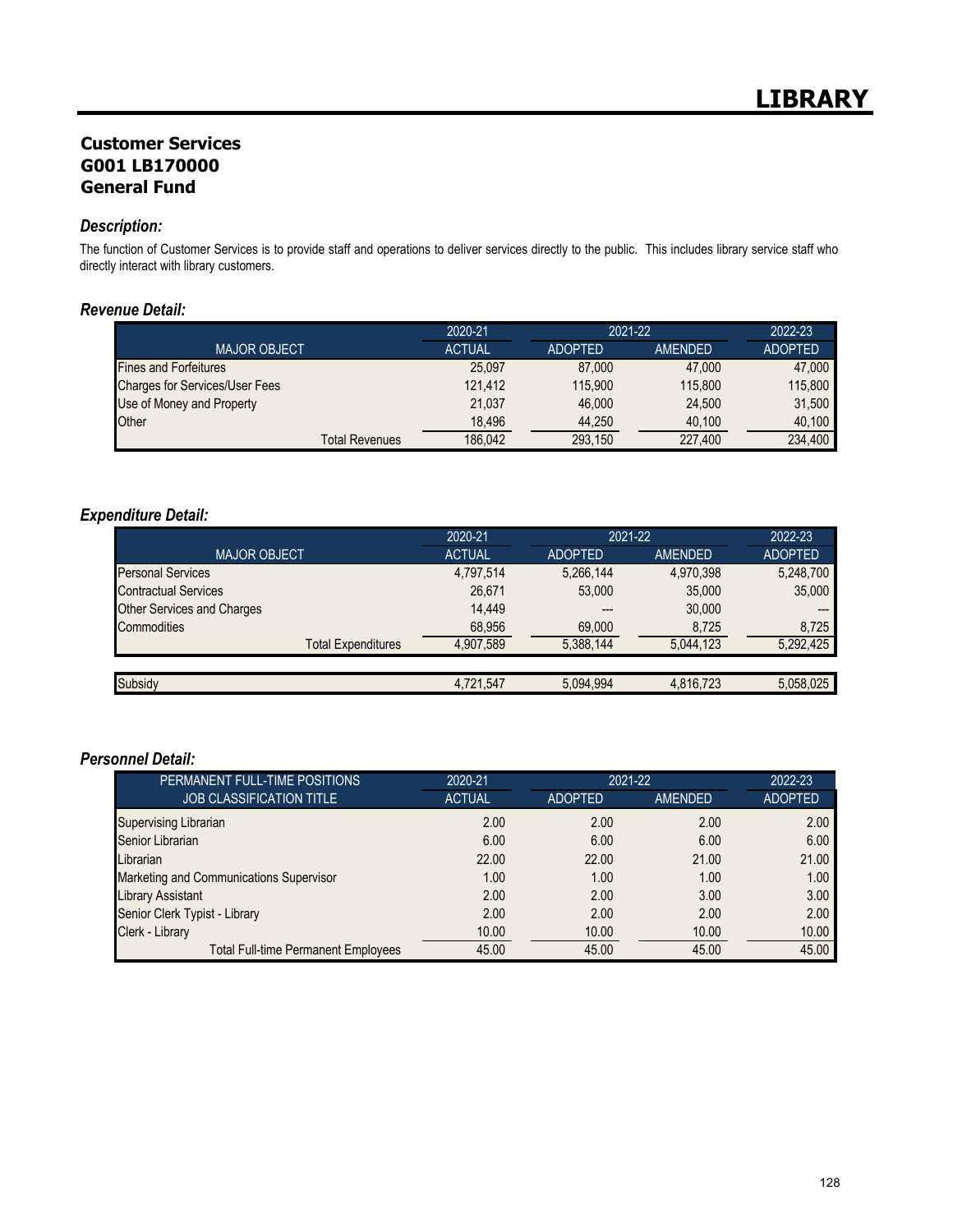## **Technical Services G001 LB171000 General Fund**

#### *Description:*

The function of Technical Services is to provide staff and operations to manage collection development, the cataloging and processing of library materials, and the maintenance of library hardware and software.

#### *Expenditure Detail:*

|                             | 2020-21       | 2021-22        |           | 2022-23        |
|-----------------------------|---------------|----------------|-----------|----------------|
| <b>MAJOR OBJECT.</b>        | <b>ACTUAL</b> | <b>ADOPTED</b> | AMENDED   | <b>ADOPTED</b> |
| <b>Personal Services</b>    | 701,323       | 724.176        | 706.341   | 728,323        |
| <b>Contractual Services</b> | 317,380       | 383.183        | 393,942   | 399,742        |
| Commodities                 | 40,279        | 77,000         | 112,800   | 112,800        |
| <b>Total Expenditures</b>   | 1,058,982     | 1.184.359      | 1,213,083 | 1,240,865      |
|                             |               |                |           |                |
| Subsidy                     | 1,058,982     | 1,184,359      | 1,213,083 | 1,240,865      |

| PERMANENT FULL-TIME POSITIONS              | 2020-21       | 2021-22        |                | 2022-23           |
|--------------------------------------------|---------------|----------------|----------------|-------------------|
| <b>JOB CLASSIFICATION TITLE</b>            | <b>ACTUAL</b> | <b>ADOPTED</b> | <b>AMENDED</b> | <b>ADOPTED</b>    |
| <b>Supervising Librarian</b>               | 1.00          | 1.00           | 1.00           | 1.00 <sub>1</sub> |
| Cataloger                                  | 1.00          | 1.00           | 1.00           | 1.00 <sub>1</sub> |
| Librarian                                  | 2.00          | 2.00           | 2.00           | 2.00              |
| Senior Clerk Typist - Library              | 3.00          | 3.00           | 3.00           | 3.00              |
| <b>Total Full-time Permanent Employees</b> | 7.00          | 7.00           | 7.00           | 7.00 <sub>1</sub> |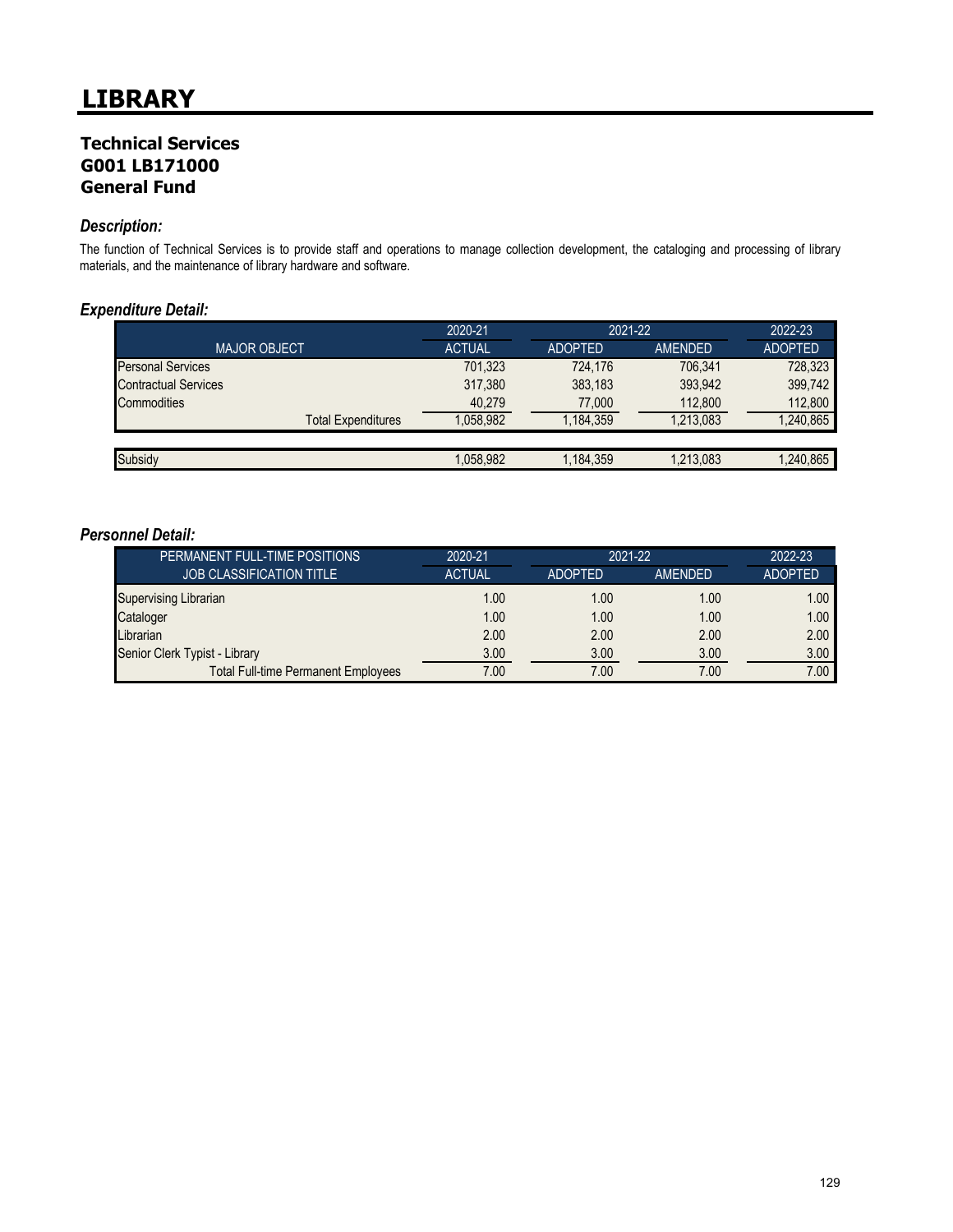## **Building Maintenance G001 LB172000 General Fund**

#### *Description:*

The function of Building Services is to provide staff and operations to maintain library facilities, provide book and mail deliveries between facilities and city buildings, maintain office supply and maintenance supply stores for library, supervise and manage contracted building and landscape maintenance, oversee required inspections, and manage major library repair and construction projects.

#### *Revenue Detail:*

|       |                     |                       | 2020-21       | 2021-22 |         | 2022-23                |
|-------|---------------------|-----------------------|---------------|---------|---------|------------------------|
|       | <b>MAJOR OBJECT</b> |                       | <b>ACTUAL</b> | ADOPTED | AMENDED | <b>ADOPTED</b>         |
| Other |                     |                       | 3,502         | $---$   | $---$   | $---$                  |
|       |                     | <b>Total Revenues</b> | 3,502         | $---$   | $---$   | $\qquad \qquad \cdots$ |

#### *Expenditure Detail:*

|                                   | 2020-21       | 2021-22        |           | 2022-23        |
|-----------------------------------|---------------|----------------|-----------|----------------|
| <b>MAJOR OBJECT</b>               | <b>ACTUAL</b> | <b>ADOPTED</b> | AMENDED   | <b>ADOPTED</b> |
| <b>Personal Services</b>          | 377,603       | 383,452        | 383,738   | 399,126        |
| <b>Contractual Services</b>       | 991,948       | 957,623        | 1,124,650 | 1,141,149      |
| <b>Other Services and Charges</b> | 18.001        | 12.000         | 12.000    | 12,000         |
| Commodities                       | 93,711        | 88,250         | 94,500    | 84,000         |
| <b>Total Expenditures</b>         | 1,481,263     | 1,441,325      | 1,614,888 | 1,636,275      |
|                                   |               |                |           |                |
| Subsidy                           | 1,477,761     | 1,441,325      | 1,614,888 | 1,636,275      |

| PERMANENT FULL-TIME POSITIONS                | 2020-21       | $2021 - 22$    |                | 2022-23           |
|----------------------------------------------|---------------|----------------|----------------|-------------------|
| <b>JOB CLASSIFICATION TITLE</b>              | <b>ACTUAL</b> | <b>ADOPTED</b> | <b>AMFNDFD</b> | <b>ADOPTED</b>    |
| <b>Building Maintenance Supervisor</b>       | 1.00          | 1.00           | 1.00           | 1.00 <sub>1</sub> |
| <b>Building Equipment Operator - Library</b> | 1.00          | 1.00           | 2.00           | 2.00              |
| Library Courier                              | 1.00          | 1.00           | 1.00           | 1.00 <sub>1</sub> |
| <b>Building Equipment Operator Assistant</b> | 1.00          | 1.00           | $---$          |                   |
| <b>Total Full-time Permanent Employees</b>   | 4.00          | 4.00           | 4.00           | 4.00              |